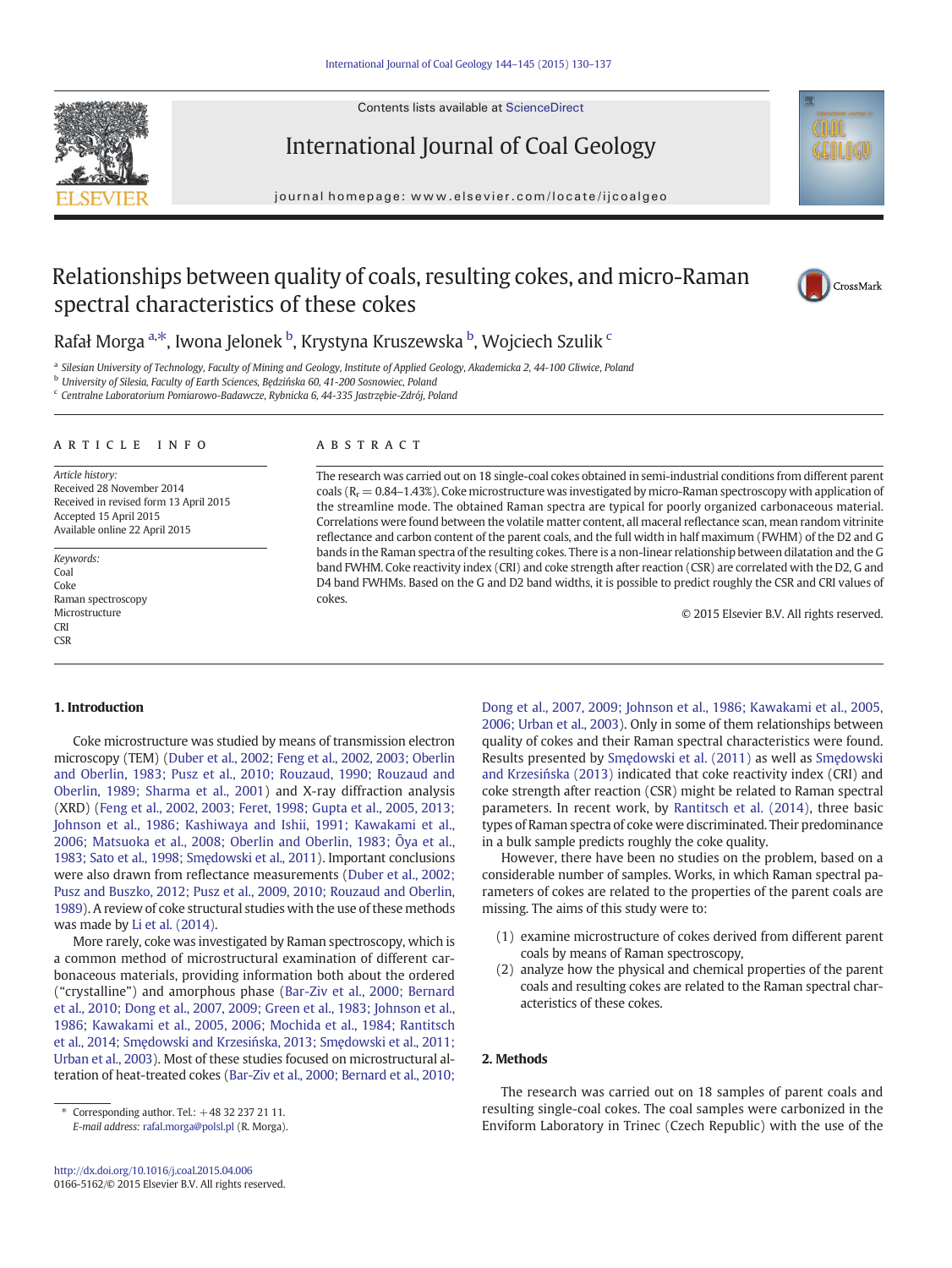KARBOTEST, which is a patented installation, ensuring the same atmosphere and coking conditions during heat-treatment as in a cokemaking oven. Each coal sample equal 5 kg (the amount necessary for further coke quality testing) with the grain size  $\leq$ 3 mm was placed in a steel retort, which was then put into hot oven. Coal was carbonized for 3.5 h, until the temperature of 950 °C was reached. Cokes were kept in the final temperature for 30 min, and then cooled down to the temperature of ~50 °C. Similar installation and coking conditions were applied by [Pusz and Buszko \(2012\)](#page--1-0).

The coals ( $R_r = 0.84 - 1.43\%$ ) were collected mostly in the Upper Silesian Coal Basin of Poland and Czech Republic (14 samples) from Upper Carboniferous (Pennsylvanian) deposits. Individual coal samples came from the Blue Creek, Keystone and Shoal Creek deposits in the USA (Pennsylvanian), and from Columbia (Upper Cretaceous/Paleogene). Selected physical, chemical-technological and petrographic properties of the coals are summarized in Table 1. Physical and chemical properties of cokes obtained from these coals are reported in Table 2. The analyses were performed in the Enviform Laboratory in Trinec and in Centralne Laboratorium Pomiarowo-Badawcze in Jastrzębie-Zdrój, according to the ISO standards. The CRI and CSR analyses were executed in agreement with [ISO 18894 \(2006\)](#page--1-0) standard.

Micro-Raman spectral analysis was carried out using a Renishaw inVia spectrometer (excitation line  $\lambda_0 = 514$  nm). The streamline mode was applied. It collects spectra from a strip, covering larger area (10  $\mu$ m  $\times$  2  $\mu$ m, in this study) than in typical punctual measurements. The measurements in each sample were performed on 30 randomly chosen grains of coke crushed to  $\leq$ 1 mm in size. This ensures that the heterogeneity of a coke sample is taken into account, providing averaged estimate. The initial spectra were recorded within the range of 800–2000 cm<sup>-1</sup> ([Fig. 1](#page--1-0)). The laser power on a sample surface was controlled at 5 mW. The spectrometer was calibrated using an internal silicon standard (peak position — 520 cm $^{-1}$ ). During each measurement 10 acquisitions of 5 s were co-added. Then the spectra gained from all 30 grains were summed up, and a final spectrum, representative for a whole coke sample, was obtained and analyzed. Curve-fitting procedure was performed within the spectral range of 1000–1800  $\rm cm^{-1}$ , with the use of GRAMS 32 software, following the method presented by [Sadezky](#page--1-0) [et al. \(2005\),](#page--1-0) which is frequently applied in examination of cokes, chars and carbonized coal maceral concentrates. Four Lorentz curves (D2, G, D1 and D4 bands) and one Gaussian curve (D3 band) were used [\(Fig. 2](#page--1-0)). The band assignments were discussed in detail by [Beny-](#page--1-0)[Bassez and Rouzaud \(1985\)](#page--1-0), [Beyssac et al. \(2003\)](#page--1-0), [Cuesta et al. \(1994\),](#page--1-0)

### Table 1

|--|--|

Selected physical and chemical properties of the studied cokes.

| Sample | W <sup>a</sup> | A <sup>a</sup> | Vdaf<br>C <sup>daf</sup><br>%<br>% |       | $H^{daf}$ | N <sup>daf</sup> | O <sup>daf</sup> | $S^a_t$ | <b>CRI</b> | <b>CSR</b> |  |
|--------|----------------|----------------|------------------------------------|-------|-----------|------------------|------------------|---------|------------|------------|--|
|        | %              | %              |                                    |       | %         | %                | %                | $\%$    |            |            |  |
| 1      | 0.32           | 12.60          | 1.00                               | 98.52 | 0.54      | 0.52             | 0.42             | 0.6     | 40.10      | 35.20      |  |
| 2      | 0.14           | 9.90           | 0.83                               | 95.25 | 0.48      | 0.61             | 3.66             | 0.51    | 37.60      | 54.10      |  |
| 3      | 0.13           | 7.36           | 1.19                               | 97.57 | 0.66      | 1.03             | 0.74             | 0.47    | 54.70      | 37.20      |  |
| 4      | 1.17           | 6.10           | 2.80                               | 93.60 | 3.14      | 1.44             | 1.81             | 0.64    | 73.70      | 11.70      |  |
| 5      | 0.25           | 9.20           | 0.94                               | 98.54 | 0.16      | 1.06             | 0.24             | 0.64    | 43.30      | 45.20      |  |
| 6      | 0.11           | 7.10           | 1.28                               | 98.19 | 0.22      | 1.21             | 0.38             | 0.52    | 53.70      | 42.50      |  |
| 7      | 0.41           | 5.14           | 0.98                               | 97.34 | 0.54      | 0.86             | 1.26             | 0.45    | 66.20      | 35.80      |  |
| 8      | 0.06           | 12.50          | 1.02                               | 97.97 | 0.44      | 0.93             | 0.66             | 0.58    | 34.00      | 46.80      |  |
| 9      | 0.12           | 5.90           | 1.40                               | 97.33 | 0.58      | 1.07             | 1.03             | 0.48    | 53.70      | 39.00      |  |
| 10     | 0.40           | 10.80          | 0.96                               | 97.84 | 0.45      | 1.08             | 0.63             | 0.8     | 50.00      | 36.80      |  |
| 11     | 0.08           | 9.70           | 0.90                               | 97.81 | 0.29      | 1.28             | 0.61             | 0.56    | 28.80      | 58.60      |  |
| 12     | 0.10           | 7.60           | 1.10                               | 98.60 | 0.40      | 0.96             | 0.03             | 0.62    | 27.70      | 58.40      |  |
| 13     | 0.25           | 8.20           | 1.12                               | 98.00 | 0.46      | 1.25             | 0.29             | 0.53    | 39.80      | 55.80      |  |
| 14     | 1.05           | 8.50           | 0.91                               | 97.95 | 0.60      | 1.26             | 0.19             | 0.51    | 21.20      | 71.30      |  |
| 15     | 0.10           | 10.50          | 0.94                               | 97.96 | 0.12      | 1.13             | 0.79             | 0.59    | 27.80      | 65.40      |  |
| 16     | 0.12           | 8.10           | 1.03                               | 98.26 | 0.44      | 1.27             | 0.03             | 0.59    | 29.60      | 61.80      |  |
| 17     | 0.09           | 7.08           | 0.95                               | 98.11 | 0.61      | 0.96             | 0.32             | 0.48    | 44.90      | 50.30      |  |
| 18     | 0.24           | 9.55           | 0.78                               | 97.58 | 0.51      | 1.10             | 0.80             | 0.44    | 41.50      | 45.20      |  |

Explanations:  $W^a$  – moisture content,  $A^a$  – ash content,  $V^{daf}$  – volatile matter content,  $C^{daf}$  – carbon content,  $H^{dat}$  – hydrogen content,  $N^{dat}$  – nitrogen content,  $O^{dat}$  – oxygen content (by difference),  $S_t^a$  – sulphur content, CRI – coke reactivity index, CSR – coke strength after reaction.

[Green et al. \(1983\),](#page--1-0) [Jawhari et al. \(1995\)](#page--1-0), [Nemanich and Solin \(1979\),](#page--1-0) [Sadezky et al. \(2005\),](#page--1-0) [Schwan et al. \(1996\)](#page--1-0), [Tuinstra and Koenig](#page--1-0) [\(1970\)](#page--1-0), and the followers. They were also summarized by [Morga](#page--1-0) [\(2011a, 2011b\)](#page--1-0). Goodness of fit was checked by  $\chi^2$  test. Based on that, position and FWHM (full width at half maximum) of the Raman bands were found [\(Table 3](#page--1-0)). Fitting errors were also given. The relative band intensities  $I_{D1}/I_G$  and  $I_{D2}/I_G$  (band height ratios) were determined.

## 3. Results and discussion

The spectra [\(Fig. 1](#page--1-0)) show the occurrence of five bands: D2, G, D3, D1 and D4. The G band (~1595 cm<sup>-1</sup>) corresponds to the stretching vibration mode with  $E_{2g}$  symmetry in the graphite aromatic layers [\(Nemanich and Solin, 1979; Tuinstra and Koenig, 1970](#page--1-0)). The D2 band (~1620 cm−<sup>1</sup> ) makes a shoulder on the G band, and it is also assigned to a graphitic lattice mode  $E_{2g}$  ([Cuesta et al., 1994; Green et al., 1983](#page--1-0)). Its intensity decreases with increasing degree of organization [\(Beyssac](#page--1-0) [et al., 2003](#page--1-0)). The D3 band (~1520  $cm^{-1}$ ) originates due to interstitial

| Sample    | $R_r$ | $R_{scan}$ | W <sup>a</sup> | $A^a$ | Vdaf  | b.           | <b>SI</b> | C <sup>dar</sup> | $H^{daf}$ | Ndaf | O <sup>dar</sup> | $S^a_t$ | V    |      |      | MM  |
|-----------|-------|------------|----------------|-------|-------|--------------|-----------|------------------|-----------|------|------------------|---------|------|------|------|-----|
|           | %     | $\%$       | %              | %     | $\%$  | %            |           | %                | $\%$      | $\%$ | %                | $\%$    | %    | %    | %    | %   |
| $1$ (US)  | 0.84  | 0.88       | 1.94           | 8.21  | 36.50 | 21           | 6.0       | 84.46            | 5.27      | 1.75 | 8.52             | 0.72    | 59.0 | 12.0 | 24.6 | 4.4 |
| $2$ (US)  | 0.85  | 0.92       | 1.59           | 7.59  | 33.30 | 18           | 7.0       | 84.81            | 4.80      | 1.51 | 8.89             | 0.59    | 55.6 | 11.2 | 30.0 | 3.2 |
| $3$ (US)  | 0.86  | 0.95       | 1.78           | 6.05  | 32.88 | 2            | 5.0       | 86.22            | 5.03      | 1.53 | 7.22             | 0.57    | 52.6 | 14.0 | 31.0 | 2.4 |
| $4$ (US)  | 0.86  | 0.92       | 1.56           | 5.67  | 34.90 | 25           | 7.0       | 86.19            | 5.11      | 1.57 | 7.13             | 0.81    | 50.2 | 16.0 | 30.8 | 3.0 |
| $5$ (US)  | 0.86  | 0.85       | 1.22           | 6.95  | 30.98 | 25           | 6.0       | 86.54            | 5.11      | 1.55 | 6.81             | 0.58    | 58.0 | 7.6  | 29.4 | 5.0 |
| $6$ (US)  | 0.86  | 0.94       | 0.42           | 7.14  | 35.60 | 5            | 6.0       | 85.97            | 5.17      | 1.50 | 7.36             | 0.44    | 53.4 | 11.0 | 32.4 | 3.2 |
| $7$ (US)  | 0.92  | 1.14       | 1.29           | 3.76  | 29.99 | $\mathbf{0}$ | 4.5       | 87.06            | 4.62      | 1.45 | 6.87             | 0.34    | 33.8 | 8.6  | 56.6 | 1.0 |
| 8 (SC)    | 1.04  | 1.04       | 1.54           | 9.16  | 31.30 | 143          | 8.0       | 85.01            | 4.76      | 1.76 | 8.46             | 0.68    | 66.8 | 8.4  | 23.4 | 1.4 |
| $9$ (US)  | 1.05  | 1.32       | 0.74           | 4.99  | 25.60 | 66           | 5.5       | 89.46            | 4.67      | 1.39 | 4.47             | 0.36    | 27.8 | 13.4 | 57.6 | 1.2 |
| 10 (KE)   | 1.06  | 1.20       | 0.66           | 7.59  | 24.90 | 148          | 7.5       | 88.24            | 4.67      | 1.39 | 5.70             | 0.99    | 73.8 | 0.2  | 22.2 | 3.8 |
| $11$ (US) | 1.06  | 1.11       | 0.98           | 8.19  | 27.30 | 145          | 7.5       | 87.24            | 4.83      | 1.54 | 6.38             | 0.75    | 68.2 | 5.0  | 20.2 | 6.6 |
| 12 (CO)   | 1.08  | 1.11       | 0.82           | 6.65  | 29.80 | 71           | 7.0       | 89.38            | 4.36      | 1.47 | 4.79             | 0.80    | 55.0 | 3.0  | 36.4 | 5.6 |
| 13 (US)   | 1.14  | 1.37       | 0.48           | 7.42  | 24.50 | 47           | 4.0       | 87.47            | 4.74      | 1.48 | 6.31             | 0.49    | 48.2 | 4.2  | 41.0 | 6.8 |
| 14 (US)   | 1.22  | 1.42       | 0.79           | 6.05  | 24.71 | 130          | 7.5       | 88.82            | 4.83      | 1.51 | 4.84             | 0.61    | 66.2 | 2.0  | 25.2 | 6.6 |
| 15 (BC)   | 1.31  | 1.50       | 0.67           | 9.26  | 21.78 | 107          | 7.5       | 89.60            | 4.67      | 1.73 | 3.99             | 0.64    | 68.6 | 0.2  | 25.2 | 6.0 |
| 16 (US)   | 1.33  | 1.53       | 0.64           | 6.06  | 22.88 | 82           | 8.0       | 90.42            | 4.78      | 1.31 | 3.49             | 0.69    | 57.4 | 0.6  | 35.2 | 6.8 |
| 17 (US)   | 1.42  | 1.50       | 0.76           | 5.67  | 24.76 | 65           | 6.0       | 89.34            | 4.80      | 1.39 | 4.47             | 0.51    | 40.4 | 11.6 | 45.2 | 2.8 |
| 18 (US)   | 1.43  | 1.45       | 0.99           | 5.96  | 27.94 | 50           | 6.0       | 87.59            | 4.91      | 1.42 | 6.08             | 0.40    | 70.0 | 3.4  | 25.8 | 0.8 |

Explanations: US — Upper Silesian Coal Basin (Polish and Czech part), SC — Shoal Creek deposit (USA), KE — Keystone deposit (USA), CO — Colombian coal, BC — Blue Creek deposit (USA); – mean random vitrinite reflectance, R<sub>scan</sub> – all maceral reflectance scan, W<sup>a</sup> – moisture content, A<sup>d</sup> – ash content, V<sup>daf</sup> – volatile matter content, b – dilatation, SI – Swelling Index,  $C^{\text{daf}}$  — carbon content, H<sup>daf</sup> — hydrogen content, N<sup>daf</sup> — nitrogen content, O<sup>daf</sup> — oxygen content (by difference), S<sub>t</sub> — sulphur content, V — vitrinite content, L — liptinite content, I inertinite content, MM — mineral matter content.

Selected optical, chemical-technological and petrographic properties of the parent coals.